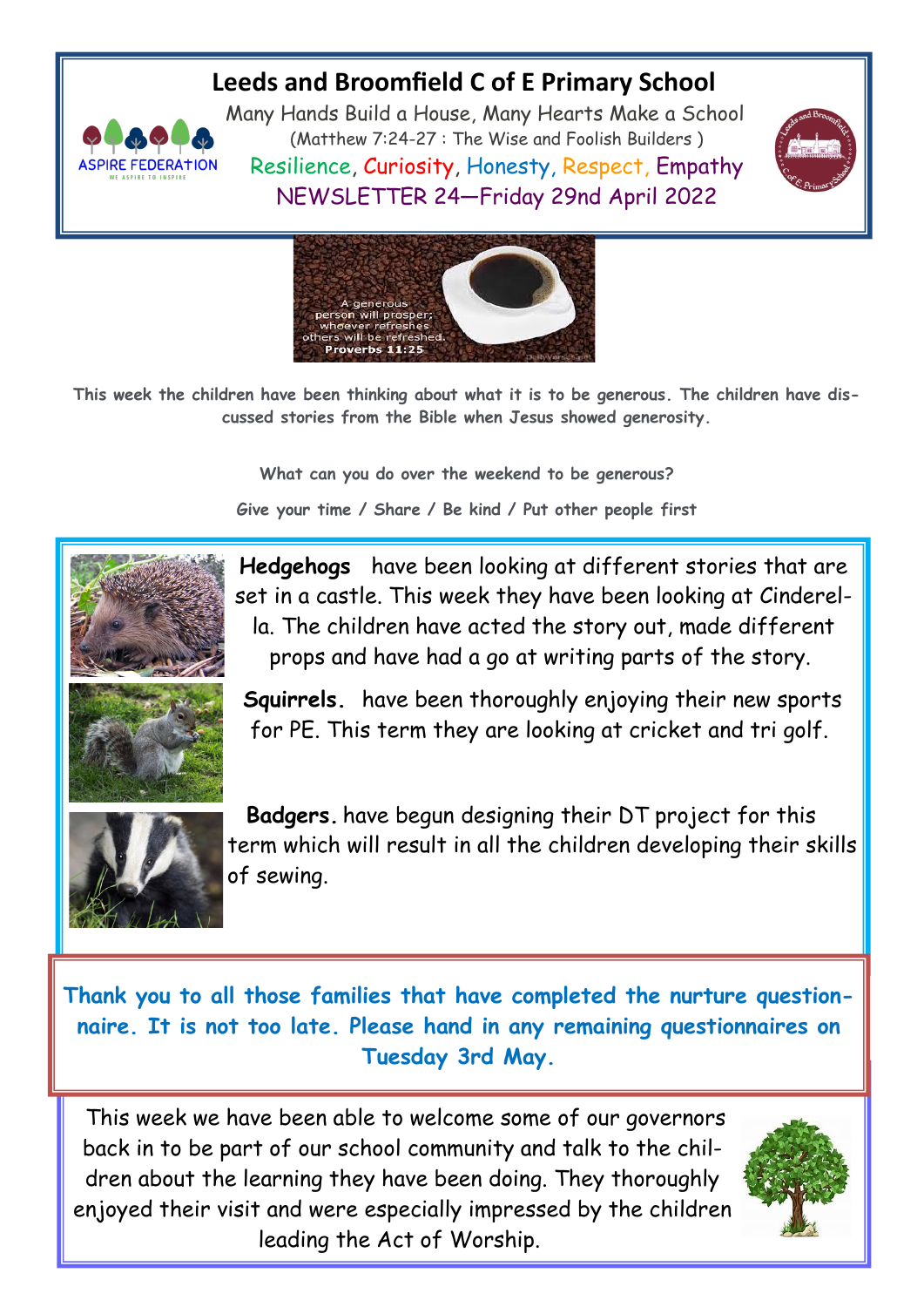## **PROUD awards**

After speaking to pupils and staff we wanted to build children's self esteem and confidence in themselves. Each pupil needs to work to get a badge for each letter of the word PROUD.

- P Pleasure in work
- R Respect in work
- O Organised in work
- U Unique in work
- D Distinction



Each class has a different colour badge to collect. The children can put these on their bags or on their school jumpers.

**This week's PROUD winners are: Diana, Alfie & Laycie A very well done!** 



## **Vision**

**At Leeds & Broomfield we build strong foundations for all; to learn, flourish and fill their hearts with God's love. Everyone is important, valued and needed to make L&B grow. We give a quality all round nurturing education which develops the whole child; If the rain came we would not fall. "As many hands build a house, so many hearts make a school."**

**(Matthew Ch 7 24-27)**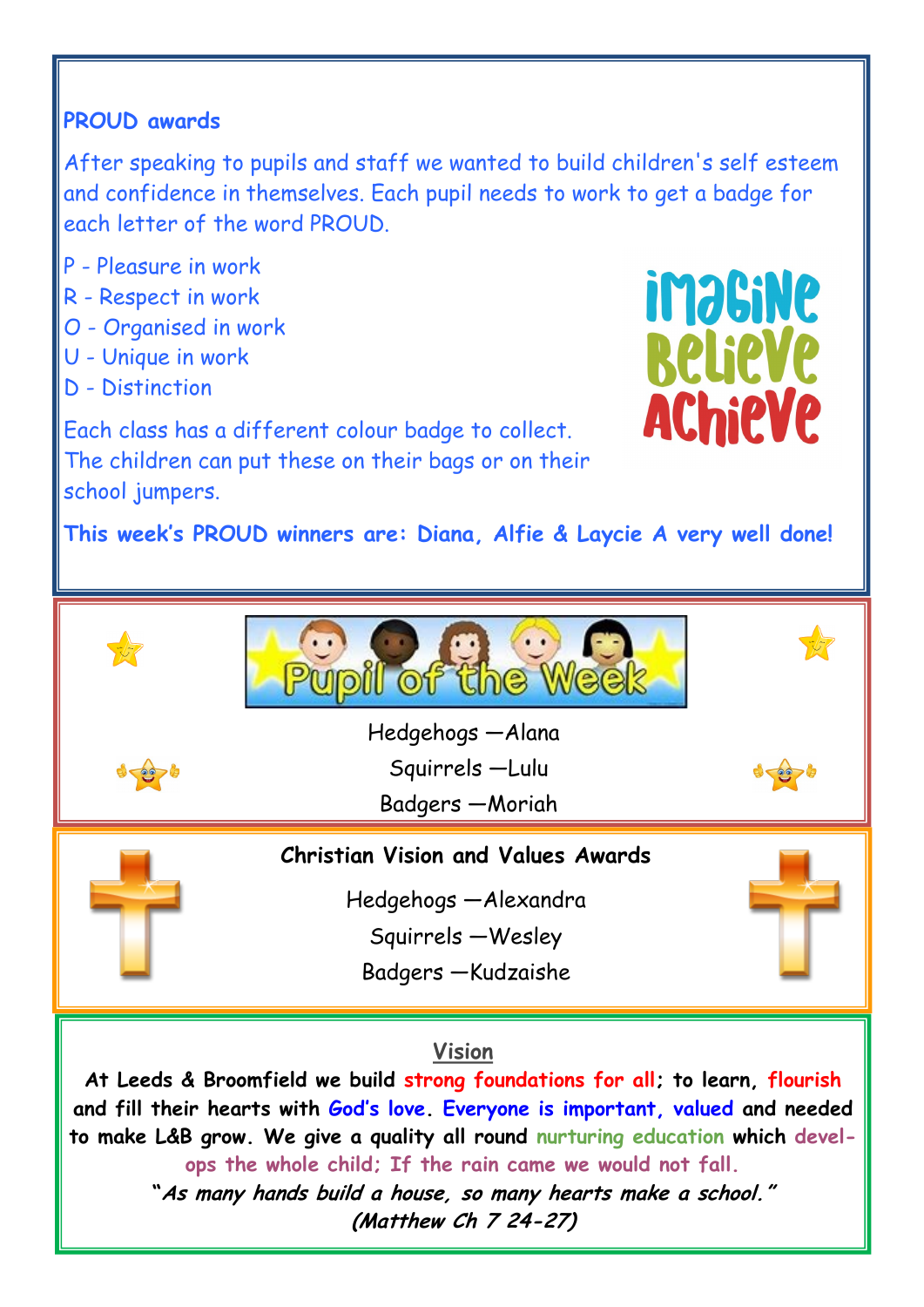

Online Safety - Please continue to talk to your children about the games and apps they are using online. Please keep that open conversation with your children.

[https://beinternetawesome.withgoogle.com/en\\_uk/](https://beinternetawesome.withgoogle.com/en_uk/)

Share with Care Information travels fast online, and without some careful consideration, we can find ourselves in situations that may have lasting consequences. The solution? Learning how and what to share with people we know and people we really don't know.



We hope that you have been finding our Parent/Carer Wellbeing Newsletter useful. A reminder that if you need any wellbeing advice, guidance or support, please email [wellbeing@aspire-kent.org.uk](mailto:wellbeing@aspire-kent.org.uk)

Many different assessments will be taking place during May. Please can I ask that all children attend school everyday unless they are too poorly to be at school. No school time holidays will be authorised this is the Kent County Council policy.